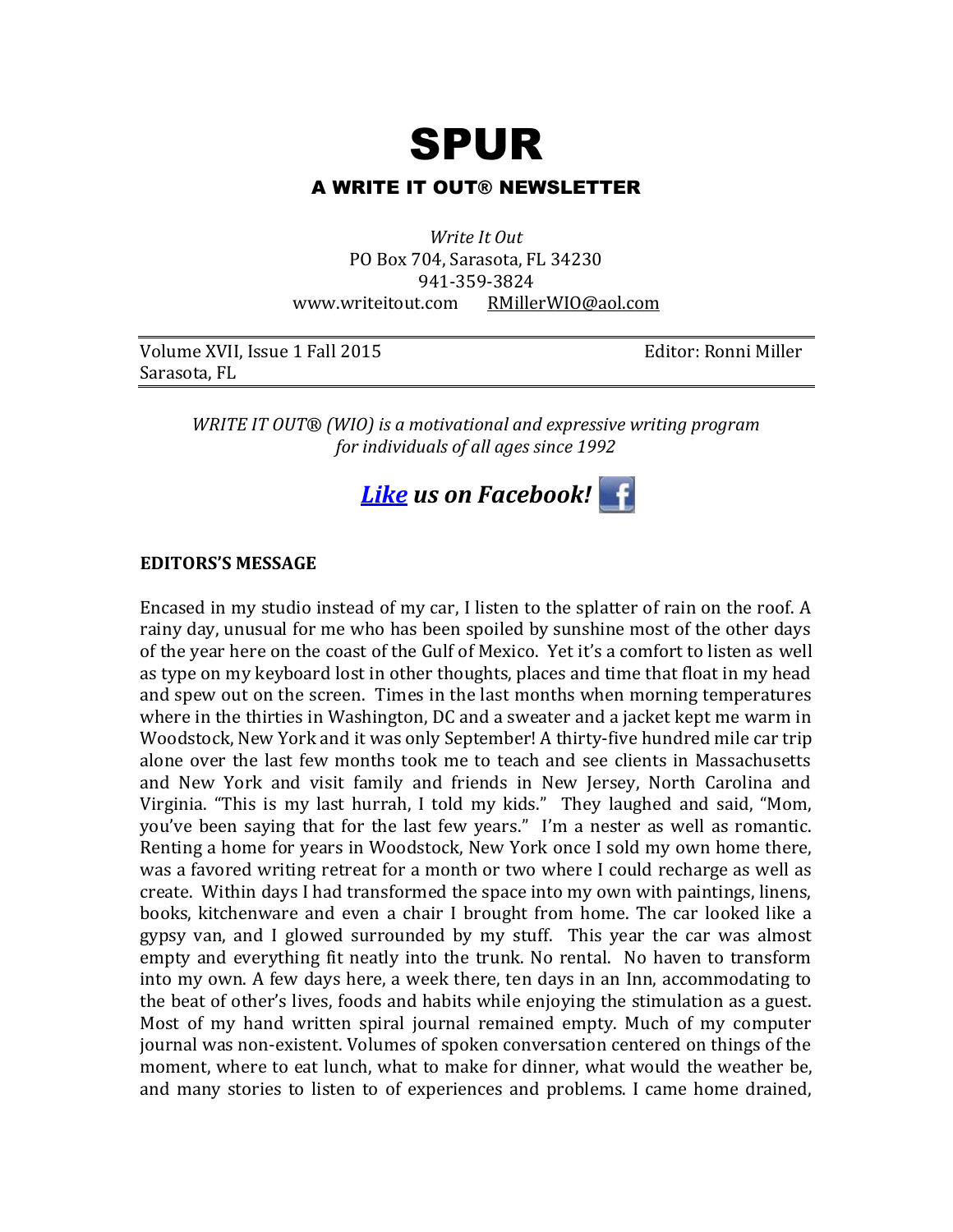exhausted and flattened feeling unlike myself. It took almost a week until an incident at a congregation I attended sparked the kernel of a story, and when I returned home that evening I couldn't wait to sit down and write it in fiction. I knew then I had returned. I had returned to myself where a few words spawned a thought and within seconds a creative image charged forward. I was off the road and settled down in a familiar space and realized just how important it had been for me to have that familiar rented space while spending months away from home. Understanding and more important accepting my need for a home away from home, a place to dream, imagine as well as create with the leisure of quiet and aloneness was a revelation and one as a writer and creative person I've come to understand. One would say that's simple and after so many years wouldn't I have known that? No. For me, understanding my own actions, reactions and interactions takes time, but when I can write about it splay the words from my head to the keyboard and read it on the screen I understand it. It's why I believe that expressive writing is the path to wellness and understanding and expressing your own life journey through the written word whether it be an essay or a book, is the route to happiness and selffulfillment of understanding and accepting oneself. This year, I've decided to devote more of my time to private clients, to help them find this path to happiness. As you will see on the Workshop Schedule I am still facilitating some classes in expressive writing, memoir writing and a new class in playreading for those who prefer to work while in the company of others.

## **BOOK MIDWIFE APPOINTMENTS**

The time is NOW. Gather your pages of assorted notes and writings, or just ideas for a book and make an appointment with me so that we can birth your book together. Your story needs to be told whether as a memoir, novel or even a collection of poetry. This written journey is your opportunity to connect with the importance and meaning of your life and document the story you want to tell. I believe that expressive writing is the path to wellness and understanding and expressing your own life journey through the written word whether it be an essay or a book, is the route to happiness and self- fulfillment of understanding and accepting oneself. Private appointments at a reasonable price are available in person or through Skype, as a number of my clients have discovered who live all over the US. Contact me at 941-359-3824 or **RMillerWIO@gmail.com** to discuss your project.

## **CLIENTS PUBLISHED**

Two of my clients have just published their books and are available on Amazon. *[Whispers from Above & Reflections from the Heart](http://www.amazon.com/Whispers-Above-Reflections-Heart-McDonnell/dp/0692552030)* by Anne Marie McDonald Vale, Ph.D., and *[The Fickle Widow's Retreat](http://www.amazon.co.uk/Fickle-Widows-Retreat-Marsha-Wilchfort/dp/0996197303)* by Marsha Samitt Wilchfort . As Book Midwife I worked with them to birth their books as I have with many of my clients who have gone on to publish after our work together.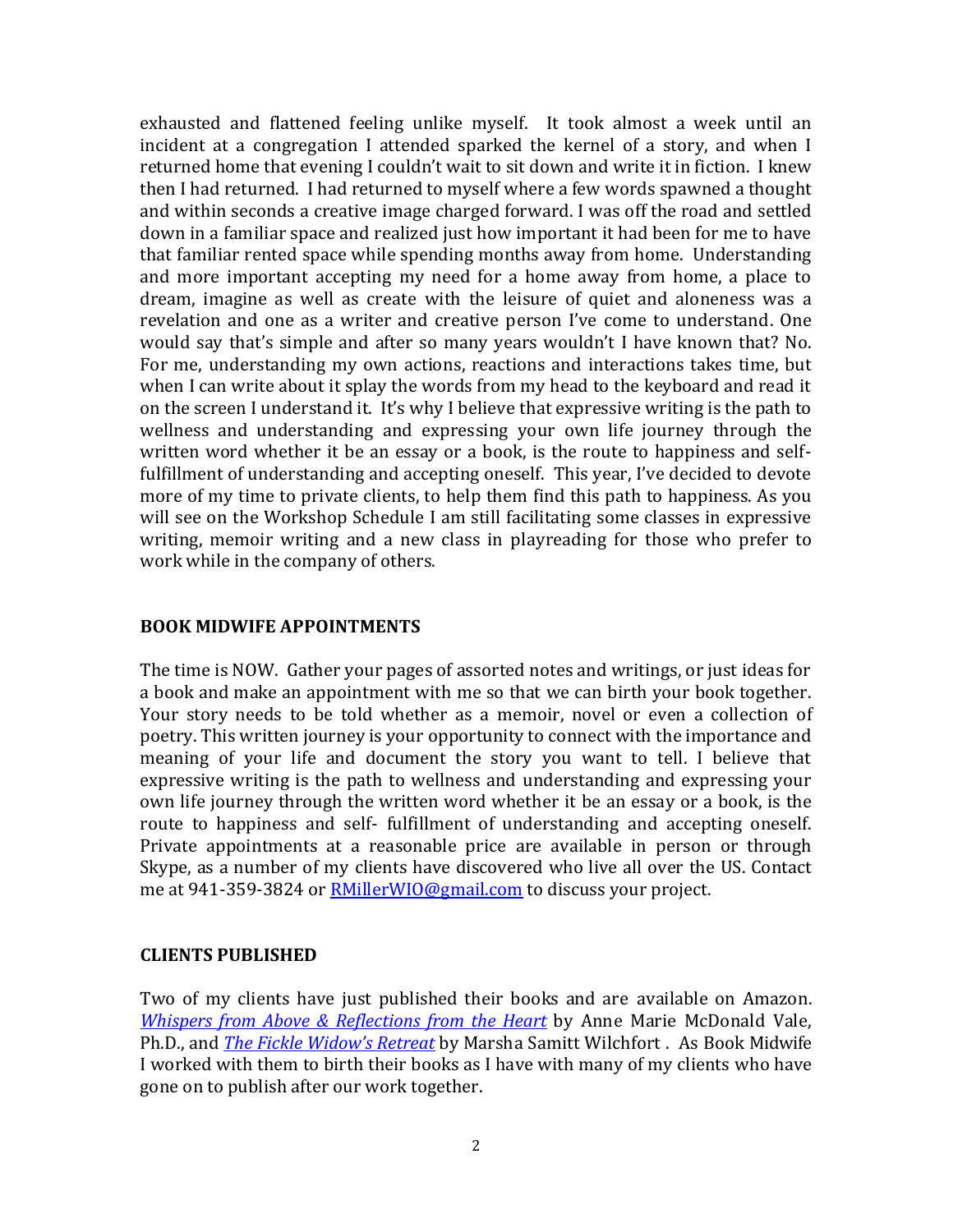*Whispers From Above & Reflections from the Heart* is a book of Anne Marie's poetry, fiction, essays, biographies and photographs by her photographer husband Michael Vale. Many of her pieces were a result of assignments in the expressive writing workshop I facilitated the Center For Building Hope in Sarasota. Anne Marie shares in her book how and when she was diagnosed with a rare non-Hodgkin's lymphoma known as Walenstrom's Macroglobulinemia (WM). She says, "My life is beautiful, and I'm very blessed. I've learned that a chronic condition does not define who you are."





Marsha's book *The Fickle Widow's Retreat: A Memoir of Mourning and Moving On,* is an outgrowth of her experiences after she buried her husband after his long battle with health problems. She bought a red Mini Cooper, her traveling gypsy mobile to lose and find herself on the road at age fifty-five from New York to Florida, renting buying and selling a number of houses along the way as well as accruing romantic and other experiences. She says, " Independence brought her to realize that home is wherever you dream about the most and writing helps find it." We worked together over a couple of years as she

wrote the material, working long distances at times until it was finished and ready for the publisher.

#### **RONNI'S ESSAY PUBLISHED**



Publication of "An Epiphany", my essay on how writing saved my life was just published in the book *The Light Between Us: True Stories of Healing Through Creative Expression* published by Pen Women Press. It can be purchased for \$11 through the website [www.nlapw.org.](http://www.nlapw.org/)

I took the picture on the right from my home in Sarasota, the day in July

that I heard that my essay would be published. It symbolizes that epiphany for me.



#### **PLAYREADING of** *EXPOSED*

*Exposed,* a two act play of a writer's journey had its first reading last April. My reading of the play to a small audience of over twenty people at my home, most who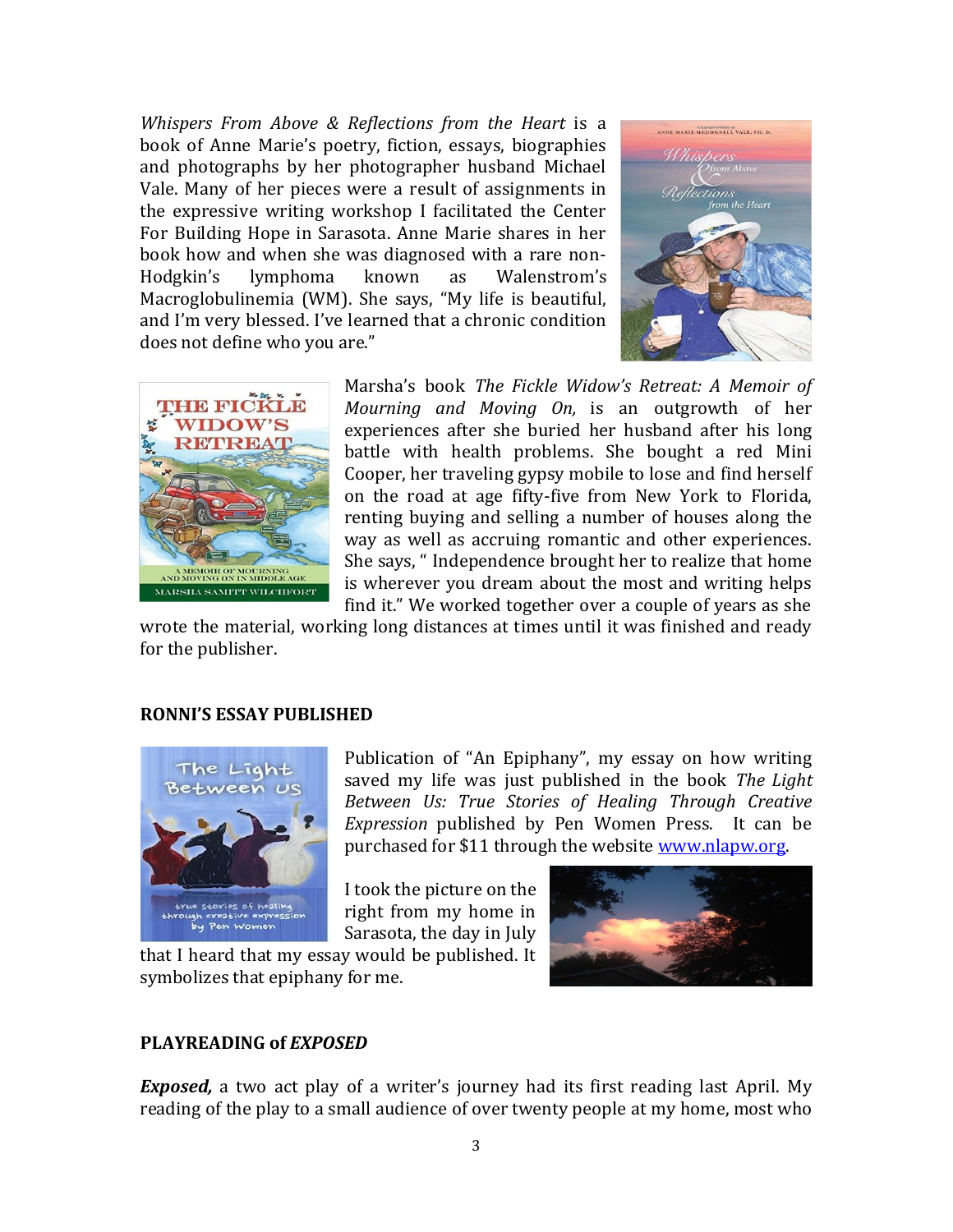didn't know my story, was important for me as the playwright to see what worked and what didn't. This autobiographical romp was received well. A special thank you to Toni Feldmann, scriptwriter who was in the audience and took notes that I've relied on for the next revision. The play illustrated events that impacted my childhood through to the present with brief scenes of significant occurrences that shaped who I am today. Another draft based on the Q&A responses that followed the presentation is in the works. The plan is to have it read by an actress other than myself, later this spring.

## **NEW HOME FOR EXPRESSIVE WRITING WORKSHOP**

Our expressive writing workshop has a new home at the JEWISH FAMILY AND CHILDREN'S SERVICES (JFCS). It is located at the Gloria & Louis Flanzer building at 1753 Ringling Blvd., Sarasota 34236 on Wednesdays from 2:00-3:30 PM in the third floor conference room. The entrance to their parking area is off Indian Place, a small street between Main and Ringling. Our program is under the auspices of the JFCS's Cancer Support and Wellness Program that offers support groups and services to cancer patients, caregivers and family members for free. When the Center For Building Hope closed its doors at the beginning of October, Andrea Feldmar, program director brought our mission to JFCS. Come on out and reconnect with us. The writing program remains the same with warm-ups and writing activities to stimulate your feelings, memories and experiences. Only the room and building have changed.

## **NEW WRITE IT OUT (WIO) COURSES AT UNIVERSITY OF SOUTH FLORIDA**

WIO courses in writing and play reading are being sponsored by THE LIFE LONG LEARNING CENTER AT UNIVERSITY OF SOUTH FLORIDA. Winter and Spring courses will be held on the State College of Florida (SCF) Lakewood Ranch campus beginning in January and continuing through March, 2016 on Thursdays morning and afternoon. "Memoir Plus" an opportunity to write life story material in any genre, and Playreading: The Human Experience is an opportunity to read parts from one act and a full length play are new additions to their catalog. Please see our Workshop Schedule for more details for registration.

## **CREATIVE WRITING IN THE MOUNTAINS**

Our Write It Out Creative Writing workshop in Greenville, New York has been meeting for one-week intensive's at the Greenville Public Library for over twenty years. This rural county in Greene New York surrounded by working dairy farms is forty minutes from Ulster County's Woodstock, New York by car. The little village with its library, elementary and high school, churches and supermarkets, restaurants and boutiques is home to year round people as well as second home dwellers. Traditionally through the years, this has been an intergenerational group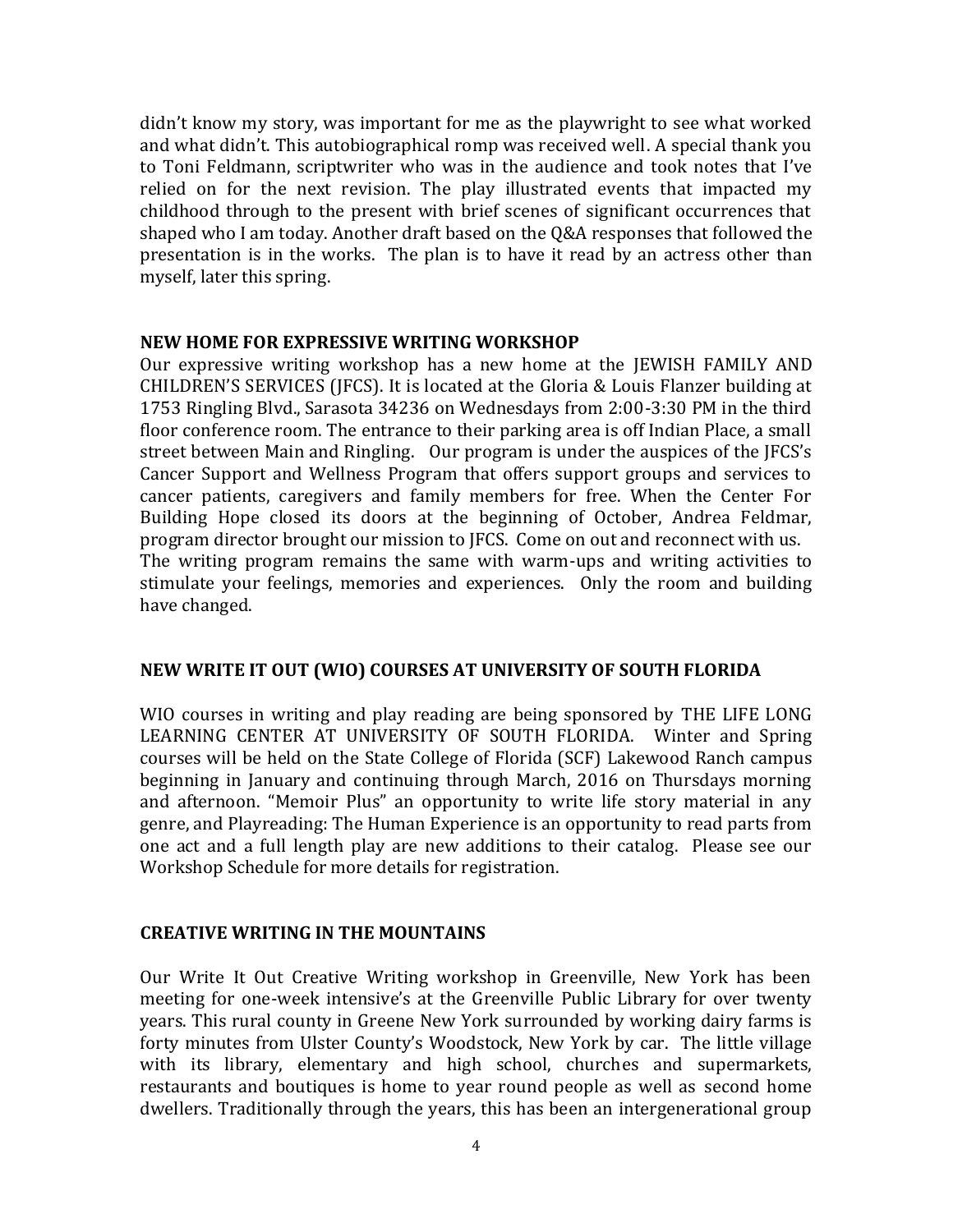

September 2015. Seated from left to right: Delores Ferrer, Arline Muller. Standing from left to right: Julia Farrell, Shelly Scholz, Ronni Miller, Roberta Kudlack, Barbara Sanborn & Suzanne McHugh. Pauline Otty, Sue Quinn, Nicole De La Cruz, Maureen VerPanck & Autumn Bonneau were unavailable for the picture.

of people with children as well as adults participating and bonding by the end of the week. Writing and sharing true and fictional stories is the common denominator that sparks the togetherness of this group year after year. It's one of the highlights I look forward to each year to catch up on the new chapters of a novel as well as poems and essays generated during the year as well as a result of our exercises in class. Our workshop will meet next year from October 4th-8th 2016. Please see the Workshop Schedule for more details.

#### **WELLFLEET RETREAT**



Just after Labor Day 2015 my client Pat Campbell joined me for a writing retreat in at The Holden Inn in Wellfleet, MA on the Cape with the Atlantic Ocean and its fabled *mountainous* dunes just minutes away. Expressive art and writing exercises with the

culmination of the *Book of The Senses*, paintings and writings of the sensory experiences of the Cape, enhanced our

work together. Pat is working on her memoir and since she lives in Massachusetts we're able to meet each week on Skype to continue the birthing of her book.



## **WE LOST NORMA**



Ronni and Norma

Norma Pitzer Kelly died on September 5, 2015 at the age of fifty. We lost a friend, a fellow writer and one who inspired us all to think positive. Her journey was too brief but in her time on earth she accumulated experiences as an avid long distance pedal biker, kayaker, traveler, wife, mother and writer. Her work included running an island B&B, work in the insurance industry, and a reporter. She battled fourth stage cancer for five years and barely